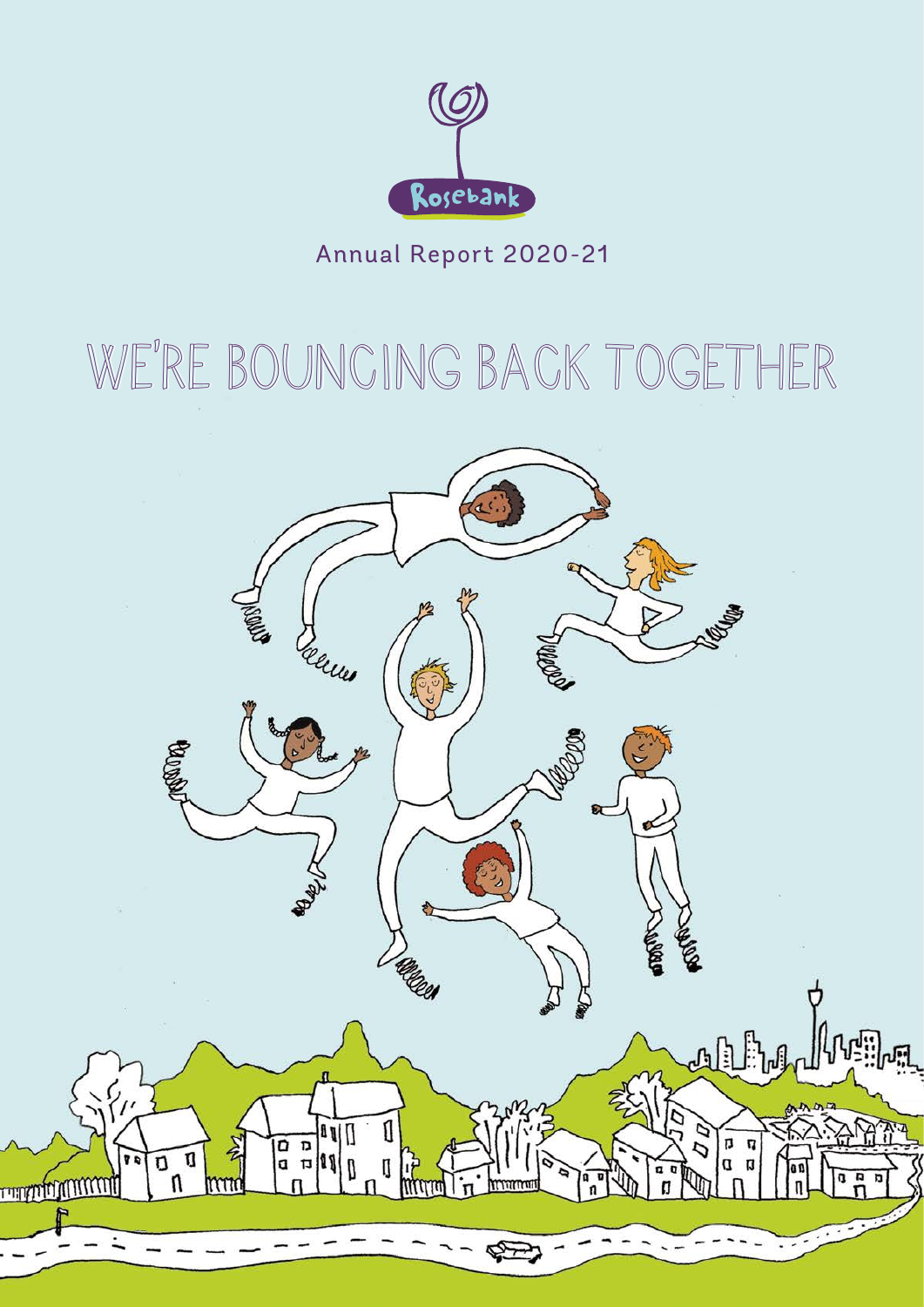## **Contents**

Chairperson's Report 4

Our Management Com

Coordinator's Report

Our team

Acknowledgements are



| nmittee          | 5         |
|------------------|-----------|
|                  | $\supset$ |
|                  | Κ         |
| <b>nd</b> thanks |           |

The past year has shown us that Sydney's need for our service is greater than ever before.

Here at Rosebank, we know that children and young people deserve to start writing their own story as soon as possible. That's why we create a safe and non-judgemental space where they can shape for themselves, the way they are supported in their healing process.

Rosebank offers counselling, advocacy and support and works closely with other services to aid the wellbeing of Sydney's children, young people and the families who love them. We actively work to raise awareness about child sexual abuse and the vision of a community free of harm.

We work with schools, Health, Child Protection and Out of Home care agencies and services such as Bonnie Support Services, Bravehearts and Headspace.

We actively seek opportunities to build new networks, partnerships and connect with new funds. This allows us to grow, provide new programs and offer more support to the families and professionals in our community.



# NOW, MORE THAN EVER, SYDNEY NEEDS ROSEBANK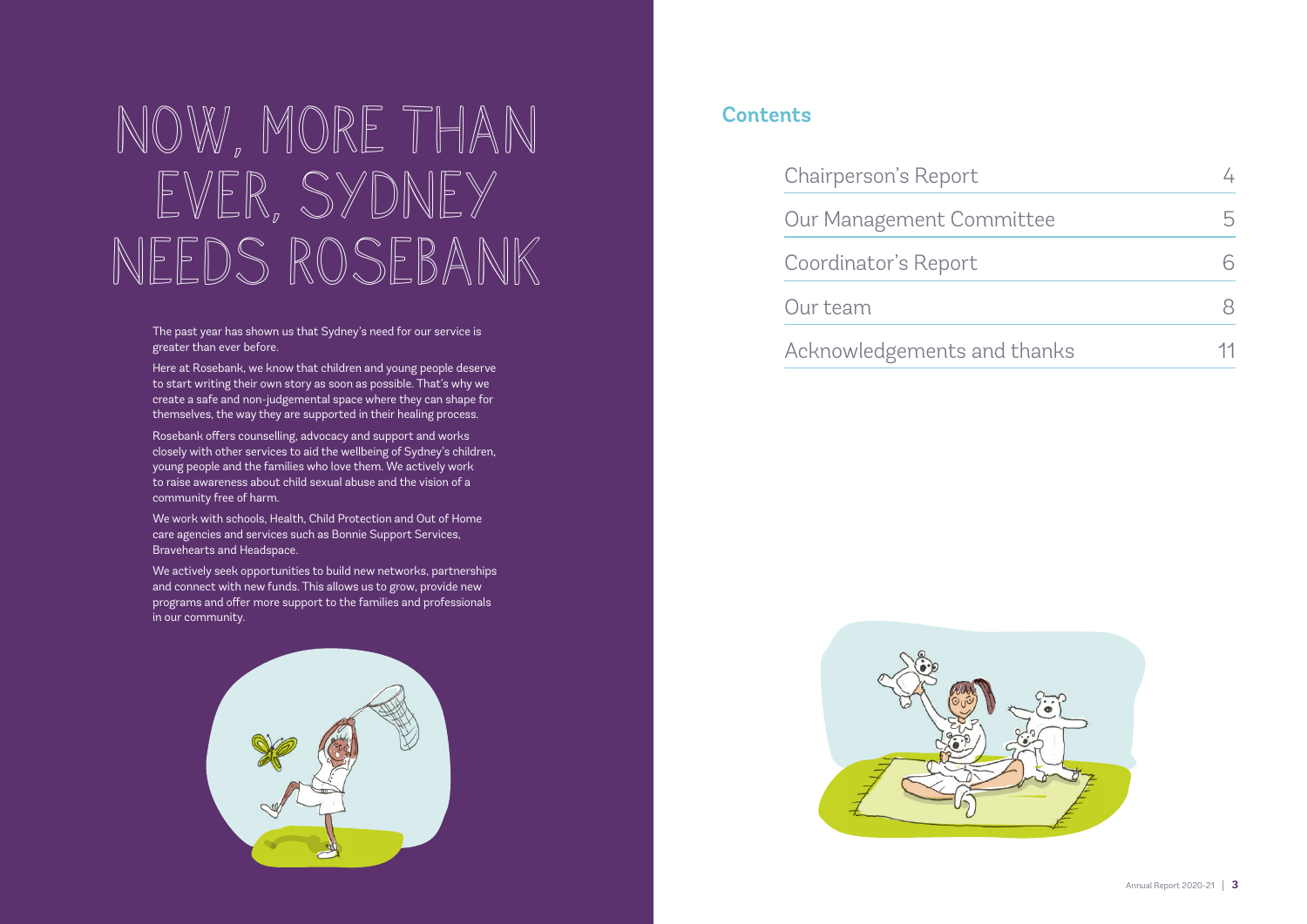



Tracy Phillips Role: Secretary (Executive Officer, Bonnie Support Services)



Debra Venables Role: Treasurer

(Manager, Women's Homelessness Support Service, Women's Housing Company Ltd)



### Lena Tooma

Role: Ordinary Member (Service Support Team Leader, Headspace Liverpool)

I'm a proud Mandandanji woman who lives and works across the Dharawal and Dharug nations. I have a strong passion for Indigenous community development and ensuring that Aboriginal and Torres Strait Islander voices are always a part of broader service and policy development.

I joined the Rosebank Committee in February 2021 to assist the service in meeting their strategic priority of expanding their relationships with the local Aboriginal community

of South West Sydney. In my short time on the committee I have observed the passion and dedication of the team in providing quality care to their clients. I'm excited for the future of Rosebank, and the commitment of all staff and committee members to making sure that Aboriginal families receive a culturally safe and responsive service.



# Alison Huggan, our bouncy Chairperson **Last year I began my<br>report with, 'It is hard to** imagine a more complicated

time'. And when I wrote that I'm sure we all hoped (and possibly assumed) that we were through the worst of the pandemic and the related complications and that the way would be clear ahead.

This year has challenged that hope but has not clouded the vision. Through all the surprises and difficulties, Rosebank is still here, still strong and still looking forward.

In February 2021 we welcomed a new member to our management committee, Jemma Milloy. Jemma is a Mandandanji woman who lives and works across the Dharawal and Dharug nations. We are so pleased to have the knowledge, experience and insight that she brings to our policy development and service priorities. Jemma has significant experience within the Local Health District ensuring Aboriginal and Torres Strait Islander voices are included and heard and her inclusion in the Rosebank family is a much anticipated step. Together with Debra and Tracy who have been committed to Rosebank for many years and Lena who joined us more recently, we hope to provide Amanda and the Rosebank team with forward thinking support.

Looking to the future, in April Rosebank held a special day to look with fresh eyes at Rosebank's shared vision and goals. It was attended by all staff and committee members.

We had a dedicated time to think about the future with imagination. We wanted to let ideas about Rosebank's role and purpose in the community and within a broader network of services, emerge unlimited by current assumptions and terms of reference.

This was enormously helpful. We considered growth and access issues and imagined the possibility of a Rosebank (the place) more open as a community resource with extended hours and services. We re-imagined and articulated the philosophy and principles of practice in working and walking alongside our young clients. And in fostering their resilience.

This year has presented service issues and lockdowns and restrictions – all of which are an ongoing challenge to both counselling and management. Getting back to working in person with children and colleagues is on all our minds.

Amanda has been unswerving in her focus on the future; and our wonderful counsellors Melissa, Nicole and Ruth continue to demonstrate the resilience that they foster in their clients. The team continues to be inventive and creative in their own unique ways.

In management, along with all the routine duties and enacting adopted changes and process improvements, Amanda and Heike have been working to increase resources. They have proven their skill at developing grant applications and were successful in applications for both DCJ Social Sector Transformation Fund and Women's NSW Infrastructure Grants. These have funded very important upgrades for the building and technology.

In closing, I remember that back in April we all drew pictures of our vision of the future for Rosebank. Without exception the future is seen as responsive, expansive and strong. And that's the future we will work to create.

## Thanks to all,

### Alison Huggan

Chairperson, Rosebank

(Senior Counsellor South West Sydney Local Health District Sexual Assault Service, NSW Primary and Community Health)

**We had a dedicated time to think about the future with imagination. We wanted to let ideas about Rosebank's role and purpose in the community and within a broader network of services, emerge unlimited by current assumptions and terms of reference.** 

Jemma Milloy Role: Ordinary Member (Team Leader, Aboriginal Got It! Program, Infant Child Adolescent Mental Health Service, NSW Health, South Western Sydney Local Health District)

## Introducing Jemma

## Our bouncy Management Committee

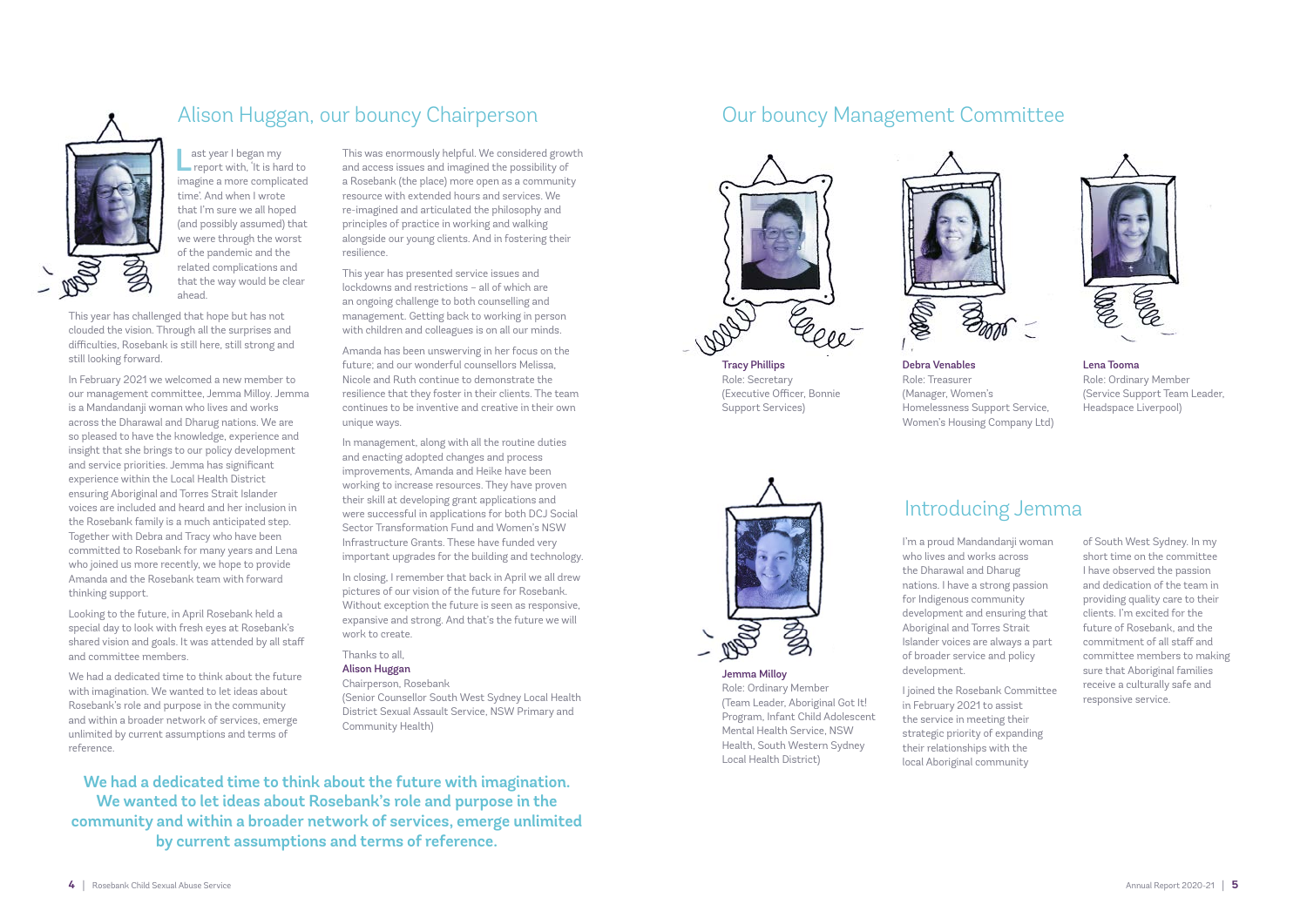# Amanda Pardy, Coordinator



Writing this year's report was difficult because as I write this, it's August 2021 and we are in lockdown again. And again we find ourselves unable to provide the valuable face to face counselling that we are so passionate about. Rosebank is supporting

families the best we can but there's no getting around the fact that the families we work with are isolated and restricted in leaving their homes. This means our team are required to work from home and offer their support over the phone.

The good news is that Rosebank is resilient. We are a great team. I am proud of us all and thankful for the support of our committee. We will get through this difficult time and spring back with strength, wisdom and passion.



## June 2020 – June 2021

**This was a big year of opportunities for Rosebank. While still being impacted by Covid-19 outbreaks and restrictions, we focused on the future and what it could bring. I am really appreciative of how our team supported the families we work with through many challenges along the way.** 

Rosebank continued to adapt our rooms and groupwork as the Covid risk was reduced. The families and clients responded beautifully to the warm, therapeutic space that our team worked so hard to provide. Covid had changed the way we needed to work and the way our rooms were set up, but towards the end of the financial year we could excitedly return our rooms to the way we like them – welcoming, friendly and comfortable for our clients. It was wonderful to have our sandplay in operation, groups gathering together again and meeting in person. The feedback from our clients was just amazing and the children and their families have really shown their resilience.

Rosebank had a number of opportunities to grab in this 12 months. A number of grant applications were applied for and thankfully were successful. This allowed for future upgrades to our IT network and group room, maintenance and repairs on our building's roof and two new groups to be held here.

One of the most exciting changes for Rosebank this year has been our new relationship with Bravehearts who have joined us to work out of our beautiful building. Bravehearts is an amazing organisation. They give vital personal safety education to



primary school children, preschools and childcare centres through their "Dittos Keep Safe Adventure" program. This age-appropriate information around body ownership and the right to be safe from an early age, is such a perfect complement to our own work.

I'd like to thank the Braveheart's team, Kayleen, Elise, Max and Kirra. Thank you for joining us at Rosebank. You've brought a new energy to our building, supported our team and helped us encourage safety for children in our community.

I speak for the whole team when I thank all our community and supporters, our Management

Committee and clients and Rosebank families for holding fast with us again this year. And for believing, with us, that together we can change the story and help each other write new ones!

Over the past 12 months, we've never lost sight of this. We've been seizing every opportunity for Rosebank to grow and offer more and more support to our community. This is at the heart of our new strategic plan which we began formulating earlier this year and which is now informing the way we see ourselves and the future of Rosebank, every day.

We are bouncing back together.

**The reward for work well done is the opportunity to do more.**

Jonas Salk (1914 -1995), virologist – the polio vaccine

# A Year of Ups and Downs and Up Again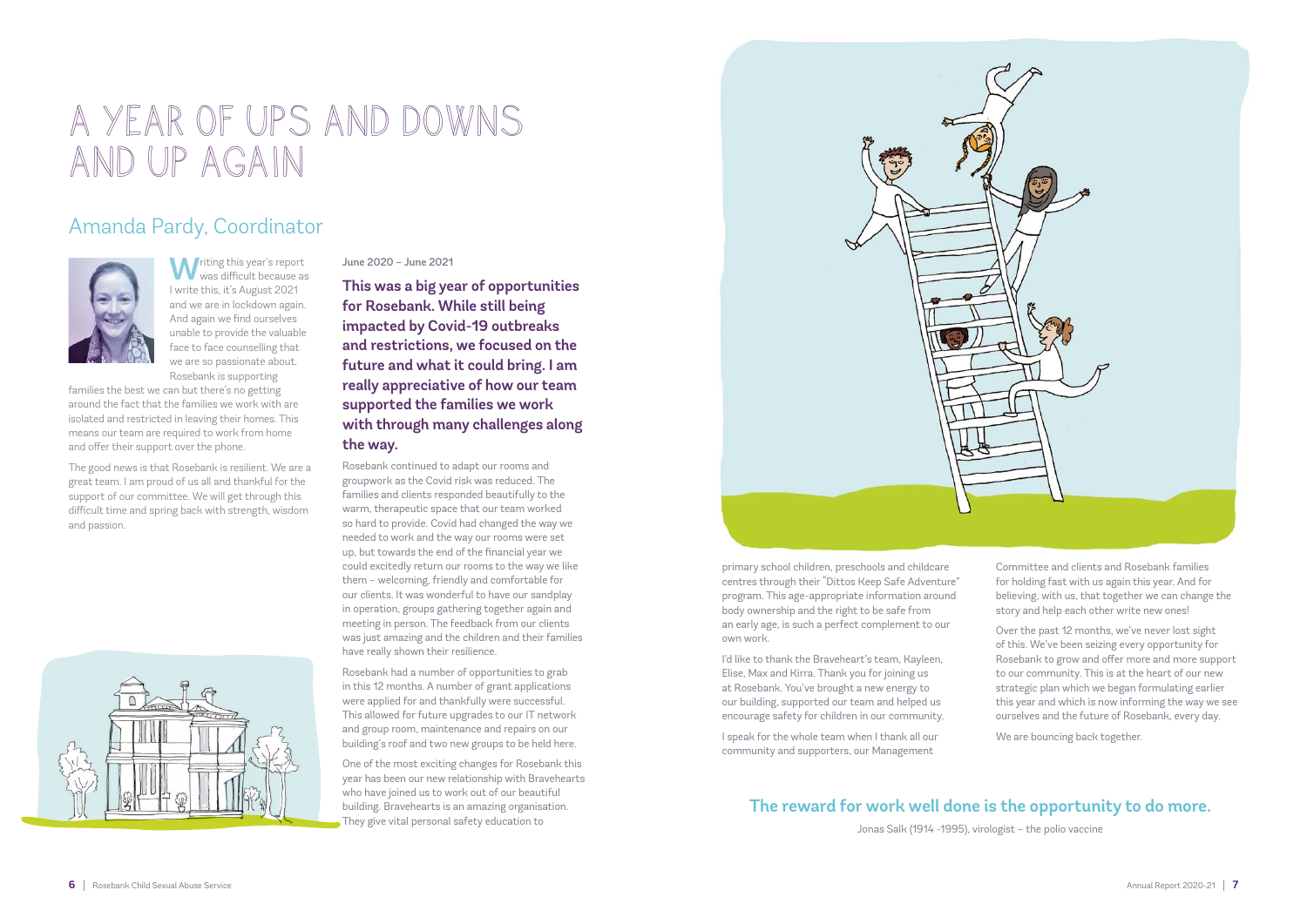**R**osebank's team is small and powerful. We<br>bring different experiences and backgrounds to a shared belief in every child's power to create their own future. Everyone travels at their own pace and as a team we are always so heartened (and happy) to catch glimpse of the signs that affirm the value and impact of our work, for children and young people and their families too.

This year we asked Melissa, Nicole and Ruth to share stories about the year that was.

## A cosy place to land

## Nicole Soto, Counsellor/Advocate

Growing resilience and confidence is not always straight-forward, especially for our kids and young people. I love catching sight of a little marker in behaviour or attitude that shows me that they're on their way...

For example, when we came out of lockdown last year, we had to move our sessions into different rooms. Everything needed to be arranged for covid safety. All of our comfy pillows and couches were gone and instead we had plastic chairs and a table in the corner that could be easily wiped down. It was a different space. I was very excited at the thought of being back with the kids and I hoped they'd have fun in these rooms because they'd be able to play around and paint and get really messy.

So when one of my little kids, who I hadn't been working with for long, walked in and told me she just wanted to have the old room back, I was

surprised. She's in infants school and she might be thought of as naughty because sometimes, she would just run straight out of the classroom. But you know, it wasn't naughtiness. The thing is she's sensitive, especially to loud noises. If something was making her feel uncomfortable or unsafe – her first impulse would be to run. Sometimes teachers can't know what is behind a child's behaviours – what's triggering them.

So anyway, when we came back from the first lockdown, she was happy enough in our new COVID safe space but she still always asked me, 'When can we go back to the other room?' She was missing the couches and the cosiness and us just sitting on the floor, playing games together. And that's when I realised she feels cosy and safe and comfy at counselling. That's exactly what it should be for kids to heal. As soon as we were able to go back into the cosy room, she was straight there!

Time at Rosebank can be an oasis. It's fun and informal: a space where they can talk about whatever they want and feel safe to do so. It's a place where they can let it all out. The best thing is seeing little moments of empowerment where the young person feels that it's not only me they can talk to but they can talk to Mum or Dad or their siblings too. They're no longer holding it in, bottling it up – they feel safe enough to speak up and deal with things outside of the counselling room. Comfy chairs or not!



# The flags are flying

Ruth Ellem, Group Faciliator and Alison David, Group Facilitator, Bonnie's

Ruth and Alison tell a story from The Creative Space, the women's group we offer with Bonnie Support Services

## **Ruth**

When the first lockdown lifted, Alison and I and the women in the Creative Space couldn't wait to see each other again. I couldn't even imagine how hard the lockdown must have been for some of our mums – living in a little unit with no outside space and 3 kids to keep happy. At our first gathering back at Bonnie's, it was immediately apparent that the thing they had valued and missed the most, was their connection with each other.

We decided that for our first project back, we would make prayer flags that could hang up in Mimosa, one of Bonnie's refuges. We thought that after so much time apart, it would be nice to do a project all together.

The idea was to create something that celebrated the resilience and creativity experienced during lockdown, and then give it to the refuge as a way of inspiring hope, support and good wishes for the women experiencing crisis. All the materials we used for the prayer flags were sentimental, cut from special, old clothes or from donated pieces of fabric that could be used to upcycle. Old fabric and clothing can hold deep meaning for people and we thought it would be a beautiful way for it to live on. For example, one woman used her children's old clothes for the flags and other mums wrote inspiring messages on theirs.

A woman in the group from Nepal said they had prayer flags all over her home country, and two other Arabic women excitedly explained that they also had similar ones back home, too. Everyone got to connect their values and personal hopes in this shared way, while also bringing a bit of their culture and history along too. All this was reflected in each of the flags – all so beautiful but unique in their own way. Once they were finished, I took them home and sewed them all together. What a beautiful sight.

# The springy-est team in town





Amanda Pardy Coordinator

Melissa MacLean Counsellor/Advocate



Ruth Ellem Group Facilitator



Heike Obermayr Finance Manager



Ruth and Alison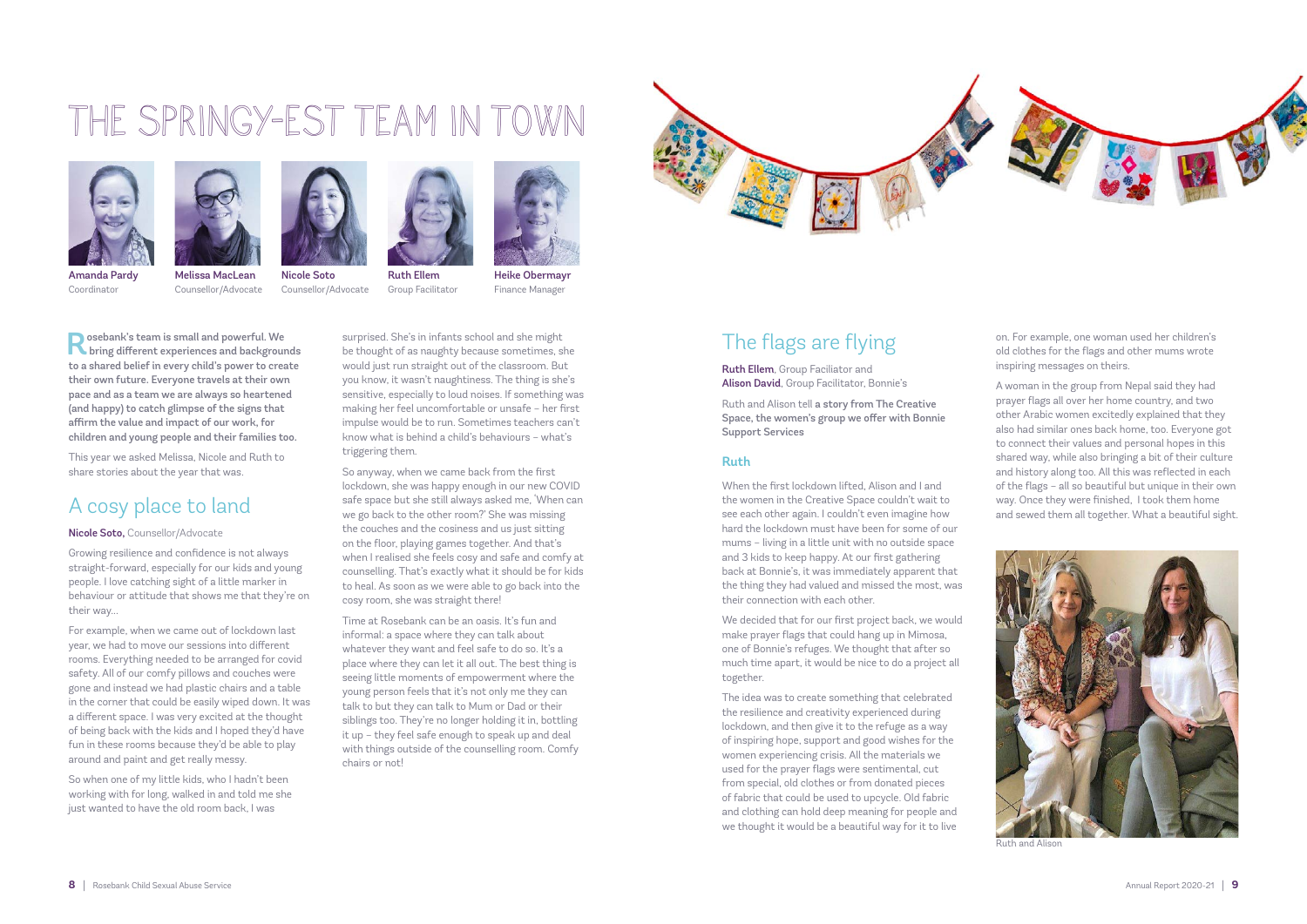## **Alison**

One of the nicest memories from the Creative Space this year was our celebratory end of year lunch at the Casula PowerHouse Museum. Everyone was so excited to meet up with each other, all dressed up! And out at a cafe too. As we were sitting down to eat, I saw Ruth reaching into her bag and like a magician pulling silk scarves out of a top hat, out came the stream of beautiful prayer flags. All stitched together!

I grabbed one side and Ruth grabbed the other and we held it up for all our women to see. Soon enough, they drew the attention of all the patrons of the restaurant too. They started coming up to us saying, "Wow! Did you all make this?" and "That's so beautiful, how amazing." I looked around the table and saw how proud everyone was – it was a really touching moment of recognition.

I'm thinking about one little boy, Toby, who was only 6 when he came to us. He'd been through a really difficult time: his parents had separated, their home had been lost in the floods the year before and his Dad had recently been arrested for sexual offences. There was a lot of grief and loss and change. Dad's not there, home's not there... plus there was a question mark as well around whether Dad had hurt Toby.

The lockdown last year taught us so much. We realised that during the restrictions of COVID, connecting with each other is at the heart of the Creative Space. At other times, when the group is running normally, connection is important but it's the creativity, presence and the calming effect on the women's bodies that stands out. It's so beneficial to reduce anxiety, stress and symptoms of PTSD – the women take this positive energy with them and it ripples down to the children and the atmosphere at home.

We are so proud of the program and our work with Rosebank.

# Toby the dolphin

Melissa MacLean, Counsellor/Advocate

From our therapy room window, I could see his mum parked outside, waiting for him. She was suffering, of course – there's often rumination and guilt and doubts. And just trying to make sense of all that's happened. It's a lot for mothers to manage on their own.

Toby was active and very engaged from the beginning – throwing himself on the carpet like a dolphin and really curious about the space. He loved the play and art therapy and the safe, settling environment of our sessions. He had strong supports at home and he responded so well to his visits, that I felt he was going to be okay.

With this little family, a lot of my work was to support and encourage Mum and suggest strategies to help her settle Toby at home too and maintain those important connections with family and friends. In these cases, we often act as part of a team working with school counsellors and other services to create a non-judgemental space for families to heal – and learn how to look after each other.



# Acknowledgements and thanks

Rosebank acknowledges the original inhabitants of the Liverpool Local Government Area, as the Dharug, Gandangara and Tharawal Aboriginal people.

We thank the Department of Communities and Justice (DCJ) for providing the recurrent core funding which enables Rosebank to continue providing a free and confidential counselling and support service for children and young people who have experienced child sexual abuse. A new funding agreement for the provision of intensive and specialist support for children and young people was finalised in June 2020 covering a period of 5 years until June 2025. Special recognition must go to Kerri Scott, Commissioning & Planning Officer, DCJ for assisting our smooth transition to the Targeted Early Intervention program outcomes.

We acknowledge Council's continued effort to maintain Rosebank Cottage, a State Heritage listed building of high significance and thank you for providing us with affordable premises.

Rosebank continues to seek opportunities to improve our premises and can report significant achievements in securing funding during the reporting period. A grant of \$15,761 for a safety upgrade was received under the State Government Community Building Partnership Program 2020. A contribution of \$15,000 was received under the Federal Government Stronger Communities Program and a further \$25,000 under the State Government COVID-19 Sexual, Domestic and Family Violence Infrastructure Grant Program for a much needed roof repair. Special thanks to Paul Lynch, Member for Liverpool and Chris Hayes, Member for Fowler, for supporting our projects.

Rosebank was also able to secure two grants totalling \$70,000 under the Social Sector Transformation Fund (SSTF), a NSW Government

economic stimulus measure. The SSTF grants will enable a vital personal technology and equipment upgrade, improved data and cyber security and the purchase of a new client information management system in the coming financial year. The extra funding will strengthen our organisation, support us in delivering a high quality service and enhance our capacity to meet the needs of our target group children, young people and families who are experiencing or at risk of vulnerability.

Our goal to support the safety and wellbeing of children and young people would not be achievable without partners. Our robust relationship with Bonnie Support Services, a service who provides support and/or accommodation to women and their children, who are homeless, at risk of homelessness or escaping domestic violence has remained strong during these challenging times. Both our services are essential, and in spite of the disruptions brought by the pandemic, we have found new ways to continue to deliver the therapeutic groups Creative Space and Kidz Space.

Lastly, we would like to acknowledge and thank our various individual supporters and donors throughout the year including Beacon Lighting Crossroads. For example, this year we unexpectedly received the proceeds of a cake sale organised by SCEGGS Darlinghurst, these simple acts of kindness mean the world to us.

### Heike Obermayr

A complete copy of Rosebank's Financial Report 2021 including our audited financial statements, accompanying notes and Auditor's Report can be downloaded from our website www.rosebank.org.au or the ACNC register.